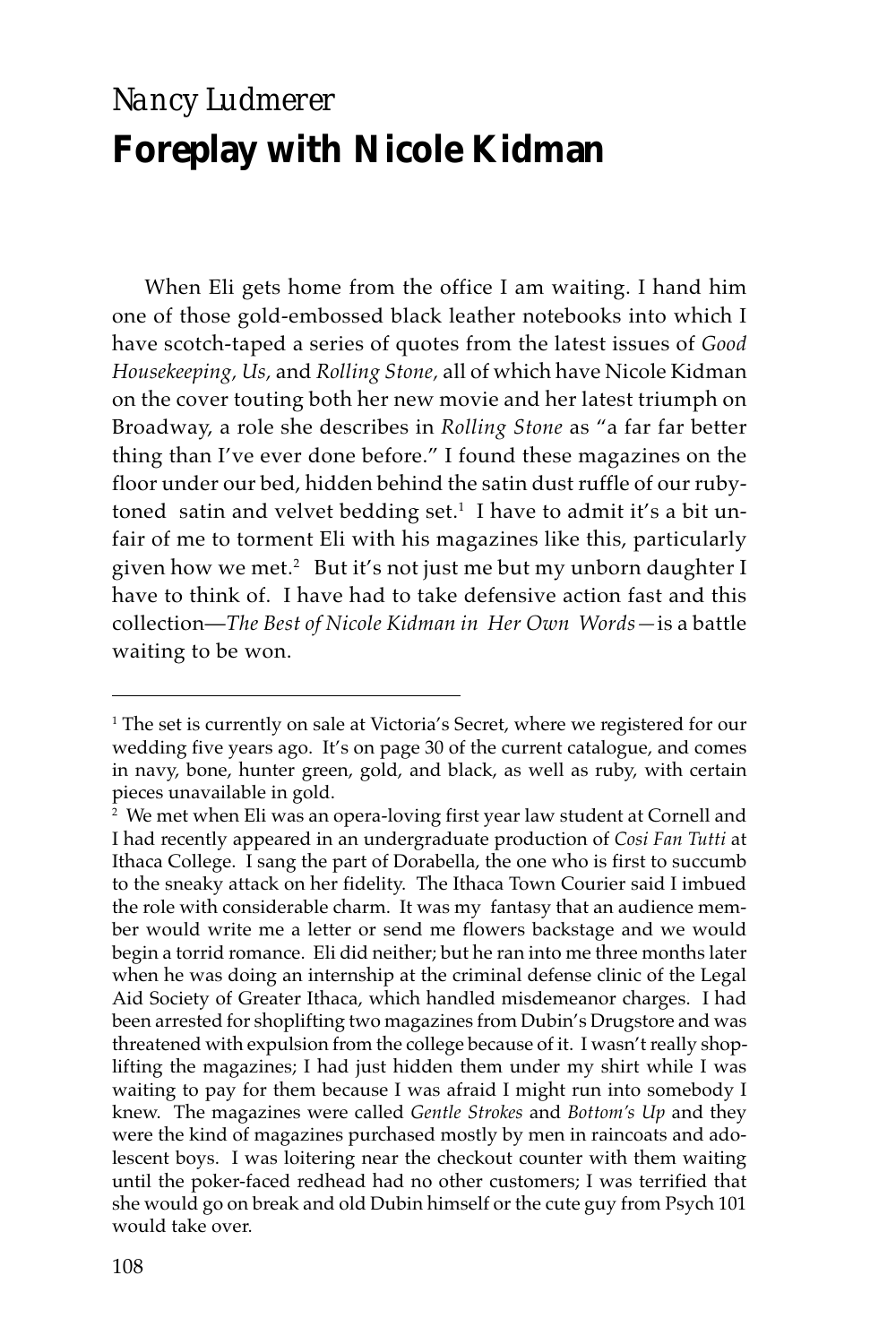Wordlessly I hand Eli the notebook as soon as he's settled in the reclining chair with a glass of Merlot. I sit opposite in a straightbacked chair, watching his face as he turns the pages. I know exactly what is on each page: first page, Nicole on sex: "It's very interesting—sex. People are fascinated by it." Second page, Nicole on the recent success of her performance in *The Blue Room*: "I was gob-smacked by it all." <sup>3</sup> Third page: Interviewer: "Do you believe fidelity is important?" Nicole: "I do. In a relationship—yes. Yes, I  $d\rho$ ." $4$ 

By the fourth page, I can see Eli is getting really mad.

"What the hell is this?" he asks me, his normally mild hazel eyes blazing at me from behind his horn-rimmed glasses.

"Well, since you're so in love with Nicole, I thought you'd like to have this personally selected collection of her wit and wisdom."

"I don't believe you. If this is the first trimester, what's the rest going to be like?"

"I will tell you," I say. "First you use the mother-of-pearl madein-Paris opera glasses that Aunt Tzipora, may she rest in peace, gave us as a wedding present to get a real serious, scholarly look at Nicole Kidman's ass. Then you spend the rest of the play looking through them at all her other parts, salivating over each one. And

I've often read accounts by men about how embarrassed they were as teenagers buying such magazines; it's almost become a separate genre for these male authors, right up there with first sexual encounter: buying their first condoms, their first porn, even sometimes the first time they buy tampons for their first girlfriends. But nobody ever talks—much less writes about how embarrassing it is if you're a female who likes to read these things. In fact, if you're caught, you're basically abandoned by your sisters—who say this stuff degrades women. So no wonder I was surreptitious. I explained all this to Eli at the clinic, who took me seriously and didn't make any funny remarks about my choice of reading material. Best of all, he got me off; and when we went for a celebratory lunch of Tofu Delight at the Moosewood Cafe, he said he thought he knew me from somewhere and it turned out to be from that production of *Cosi Fan Tutti*.

<sup>&</sup>lt;sup>3</sup> The interviewer subsequently asked, "What does 'gob-smacked' mean?" To which Nicole replied: "Blown away."

<sup>&</sup>lt;sup>4</sup> Portions of the article that had to be cut for reasons of space included the interviewer asking Nicole what fidelity might extend to if not a relationship, and Nicole's answer: "Well, you know, like my bank, for example. Recently I was unfaithful to Chase. I used the ATM machine at Citibank, and that was a lack of fidelity to Chase. But that's not what I'd call a relationship, even though it's strictly speaking *a banking relationship.* In that context, fidelity is not so important."